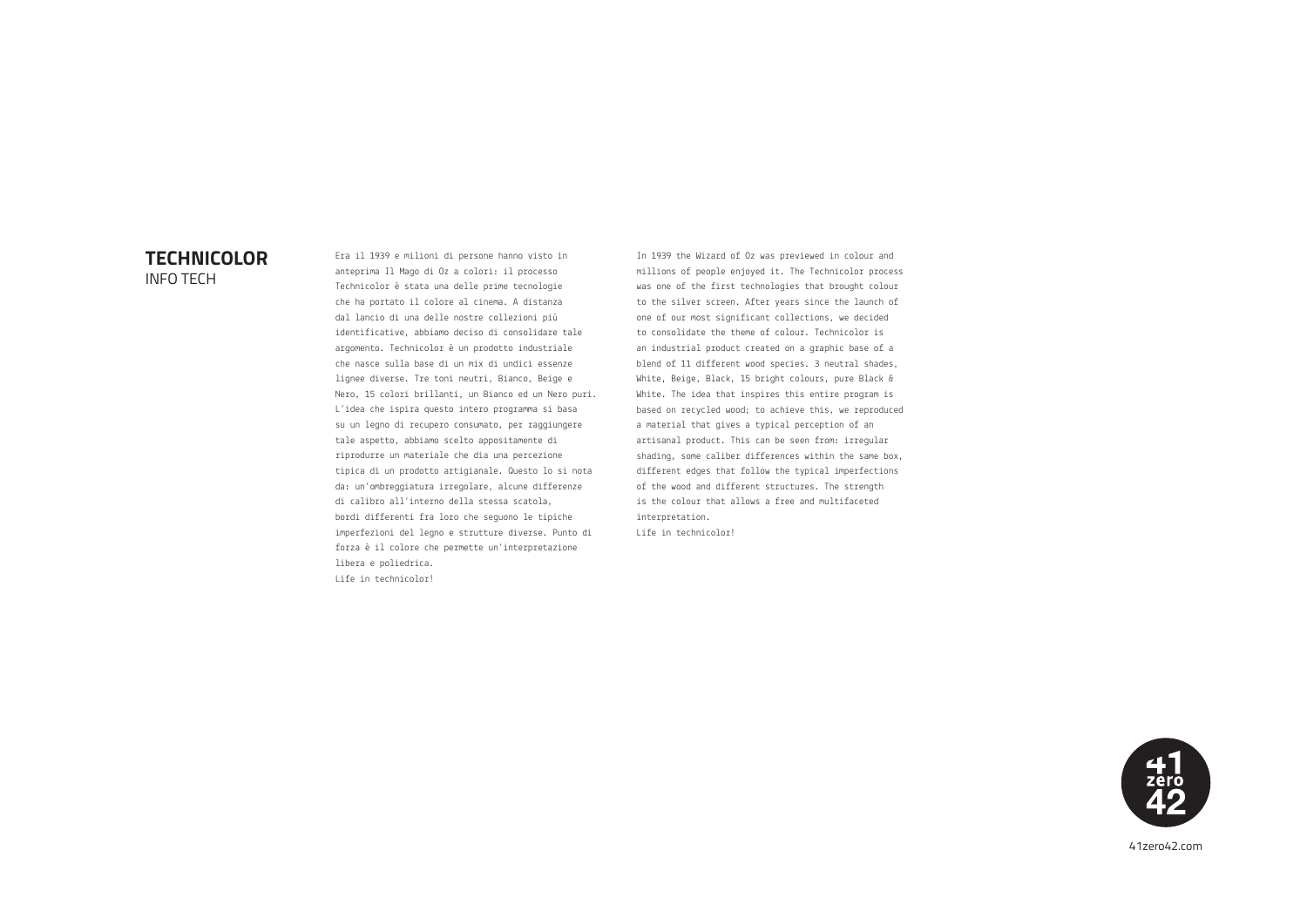#### TECHNICAL DETAILS TECHNICOLOR **COLORS**